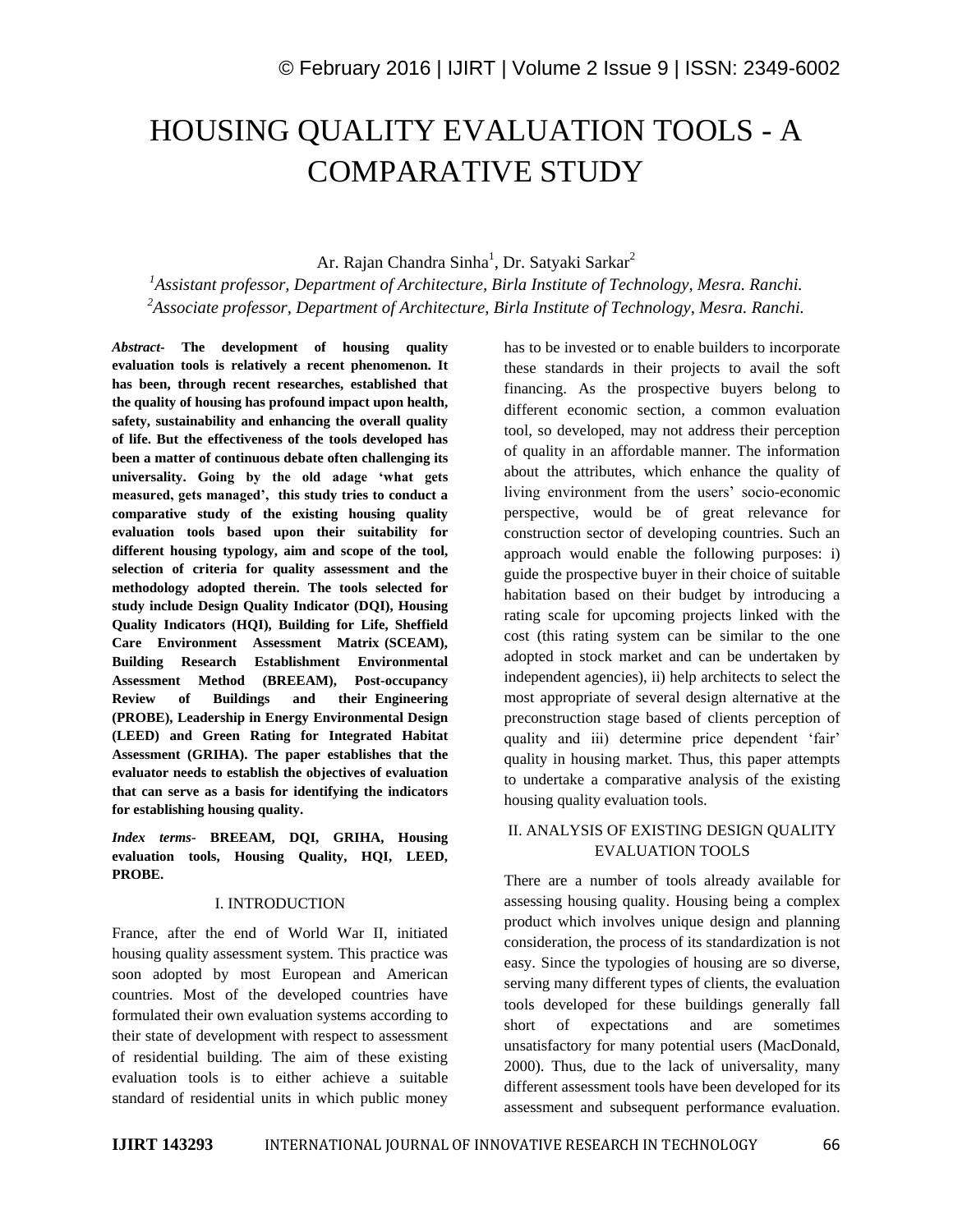In the present study the tools selected for analysis include Design Quality Indicator (DQI), Housing Quality Indicators (HQI), Building for Life, Sheffield Care Environment Assessment Matrix (SCEAM), Building Research Establishment Environmental Assessment Method (BREEAM), Post-occupancy Review of Buildings and their Engineering (PROBE), Leadership in Energy Environmental Design (LEED) and Green Rating for Integrated Habitat Assessment (GRIHA). These tools form the basis for comparative study due to their frequent citations in academic papers and acceptability in practice.

A. Design Quality Indicator

A new approach of performance assessment started taking shape across UK construction industry during the final years of the twentieth century. This aspiration was taken to new height by *Rethinking Construction* trough the development of Design Quality Indicator (DQI) (Egan, 1998). This is the most comprehensive method for assessing the design and construction of new buildings (Construction Industry Council (CIC), 2010). It comprises of 'general' Design Quality Indicator (DQI) for assessing all building types and a 'specific' one for evaluation of schools (http://www.dqi.org.uk, 2009), along with two subsets: the Achieving Excellence Design Evaluation Toolkit (AEDET) which focuses on hospitals, and the Design Excellence Evolution Process (DEEP) which is exclusively for military housing.

The tool of DQI uses the elements of conceptual Framework, data-gathering tool and weighting mechanism in its assessment process. The conceptual framework incorporates the Vitrivian ideology of *utilitas*, *firmitas* and *venustas* as function, impact and build quality respectively, and argues that higher the degree of overlapping between the attributes the better will be the design quality of the building.

The concept is represented as follows (Figure 1):



Source: Gann et al., 2003

The overlapping quality of the attributes justifies this arrangement as it signifies the extent of interaction between the three aspects. Gann et al. (2003) cite the case of lighting in a building; lighting serves the functional quality in terms of the lux (lumens per square metre) required for given tasks as well as providing a sense of happiness which can be perceived as its impact. Thus, the purpose of lighting is to provide the suitability for purpose and of creating the ambience which results in happiness and thus have an impact on design quality. Moreover, amongst others, Veitch and Newsham (2000) have shown that compatibility of purpose is the incorporation of accepted standards and these standards are generally achieved. Thus, how to add amenity to function is more significant than the overlapping nature.

The process of data-gathering in the DQI involves responses through questionnaire that integrates measures of 'objective' physical attributes and 'subjective' perceptual viewpoints regarding the performance of building with respect to design decision. This questionnaire is designed to be used by anybody involved in the design and use of the building (Whyte and Gann, 2003). The response are sought from the framework of function, impact and build quality (http://www.dqi.org.uk/dqi/common/ DQIRespondentGuidence.pdf, 2009). The respondents are asked to assign a weighting for the importance of each feature, on a simple Likert scale of 'strongly disagree' to 'strongly agree'. DQI operates on the principle of weighing the perception of design quality against objectives, the priorities of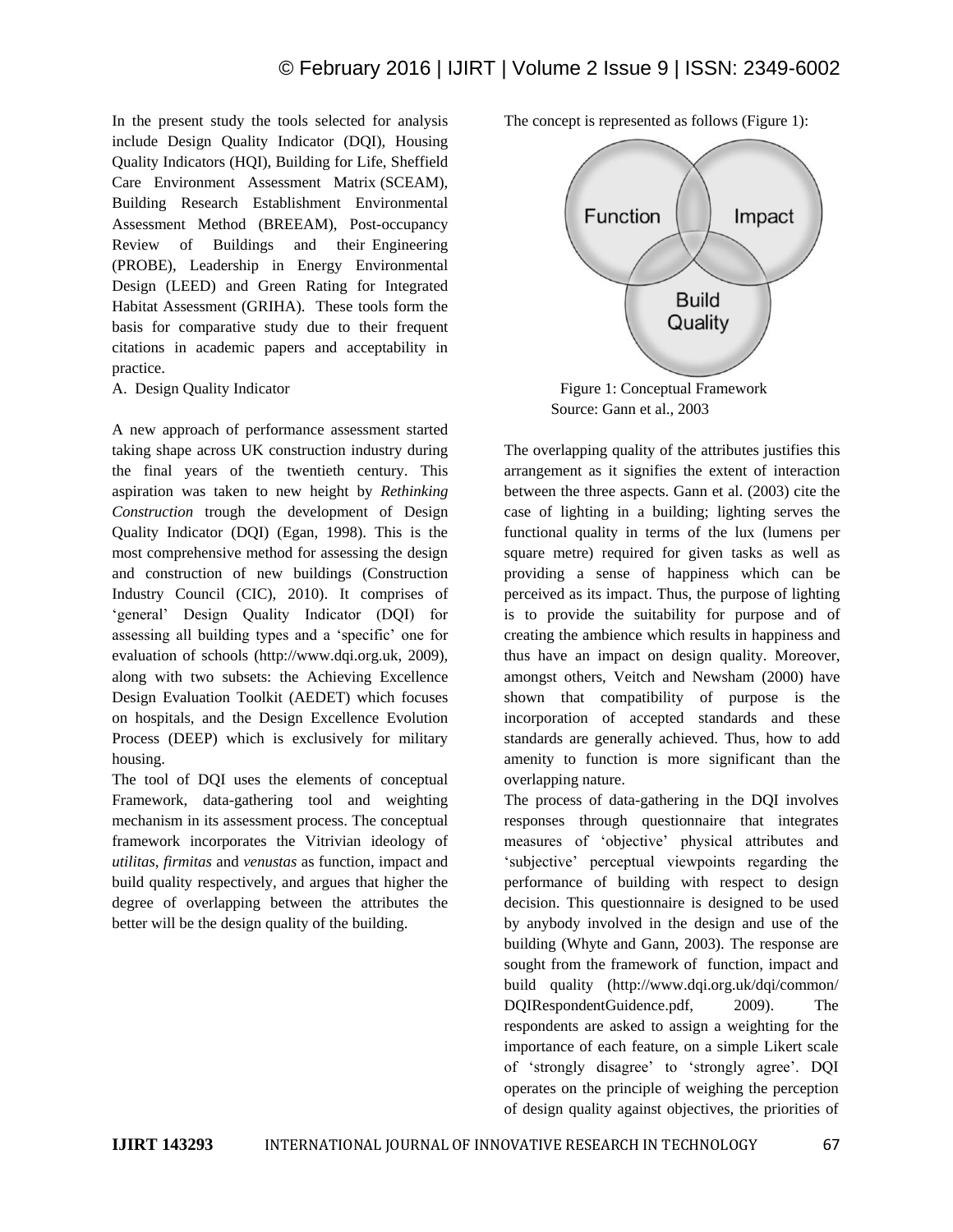which has been established by various stakeholders of the building (Markus, 2003). Individual respondents' views on particular attributes in each section of design quality are weighted using a simple formula. As the DQI is effectively a questionnaire for individuals to complete, the weighting reflects their personal priorities and reflects the extent to which the design fulfils his or her aspiration. However, it is argued that the designs that additionally provide a sense of place and real well-being for the users should be reserved for maximum weighting (Giddings and Holness, 1996).

The tool does not provide realistic and objective measures of what is acceptable to meet aspirations. An absolute measure of the design quality of a building cannot be provided by DQI, but still it can be used to gauge the subjective qualities perceived by different stakeholders in the design process and performance of building thereafter. However, the DQI and the version for schools in particular have been substantially criticised by practitioners as symptomatic of the wider culture of benchmarking and targets, and for encouraging superficial responses (http://www.architectsjournal.co.uk/doesthe-dqi-process-work/5205841.article, no date).

In spite of DQI being hailed as a landmark in the assessment process it is not suitable as the basis of the Design Quality Evaluation Tool for three reasons. First, tools to assess the mid design quality have been developed and the significance of DQI is only limited to completing another generalised questionnaire. Secondly, the significance of a hierarchy of assessment is ignored in the conceptual framework. The mandatory requirements should be extended to incorporate the fitness for purpose and amenity attributes can be added to fitness for purpose. Each level is more difficult to achieve than the previous one, and this should be reflected in the weighting. Finally, with the DQI, the weighting itself is derived from individual respondents' views, some of which are barely related to design quality (Eley, 2004); whereas the objective of this research is to establish a shared framework, against which proposals can be assessed and progressed.

A1. DQI Achieving Excellence Design Evaluation Toolkit (AEDET)

This tool is used for assessing the design of healthcare buildings from initial proposals through to post-project evaluation. It was developed by the NHS Estates Centre of Healthcare Architecture and Design. It offers support for developing specifications and evaluating the design of healthcare building proposals. The set of evaluation criteria has been created from a number of sources, which include: the Patient Journey Model; Better by Design; the NHS Design Quality Portfolio technical and user criteria; the PFI Design Development Protocol; and the Model Design Quality Specification. The toolkit is for non-financial assessments and it includes a series of key questions supported by lists of related issues that need to be considered. The questions are answered by giving a numerical score (between one and six) into an Excel spreadsheet. The scores are automatically averaged from the answers in each of the ten sections and entered into a table and a radar chart. AEDET is clearly derived from the DQI and therefore is the subject of similar deficiencies (http://www.shinenetwork.org.uk/?p=module\_articles &aid=122, no date).

A2. DQI Design Excellence Evaluation Process (DEEP)

This tool aims to quantify design standards with the intention of delivering design excellence and minimising risk. An evaluation of users of military housing was undertaken by the Ministry of Defence (MoD) which led to the launch of the tool in 2001. It helps to offer assurance that projects comply with government construction policies and are value for money. It is a scored checklist that investigates the functionality, impact, build quality, sustainability and innovation of military housing projects. Assessments are carried out at three key stages; preparation; design development and construction; completion and occupancy. Each assessment is undertaken by a design review group (DRG) using an external DQI facilitator. At each stage, a spreadsheet is completed with the assessment expressed as a percentage, along with an accompanying report which provides commentary on both positive and negative aspects of the project. The design stage documentation actually contains some interesting concepts (http://webarchive.nationalarchives.gov.uk/+/http://w ww.defenceestates.mod.uk/publications/bdc/DEEP\_E valuation\_Record.pdf, no date) but also much of the evaluation is not relevant to sheltered housing, and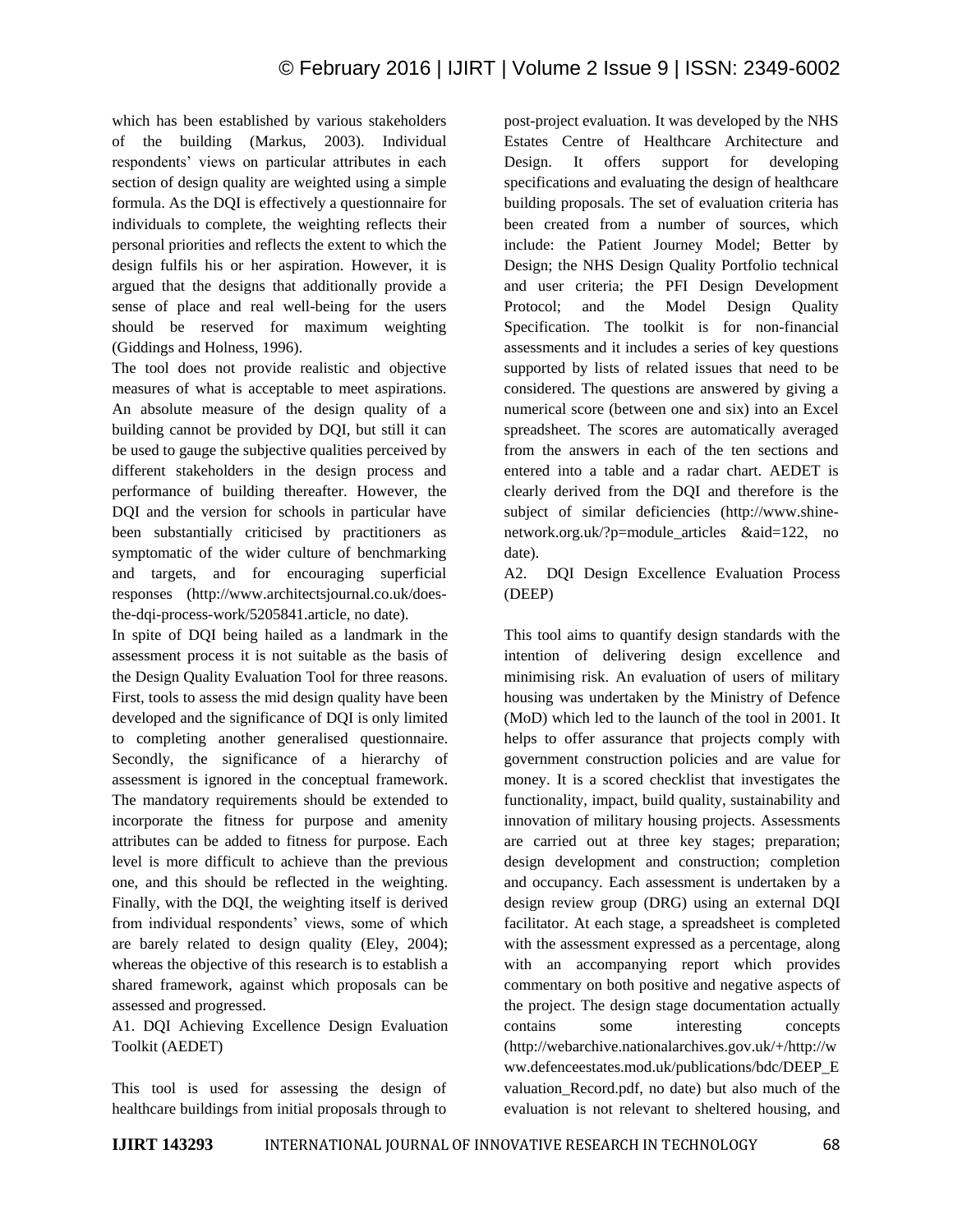the DQI process is not appropriate for the competitive dialogue phase of PFI projects.

B. Housing Quality Indicators (HQI)

These were developed by Duffy, Eley, Giffone and Worthington (DEGW) on behalf of the former Department of Transport, Local Government and the Regions (and then the Office of the Deputy Prime Minister) and the Housing Corporation (now the Homes and Communities Agency). The indicators were designed to assess the quality of a housing project in order to ensure that public funding achieves the best value for money (http://www.homesandcommunities.co.uk/hqi, 2009). The system allows an assessment of quality of housing in three main categories:

- o Location
- o Design
- o Performance (DETR, 1997)

These three categories generate ten quality indicators that give the most useful information about the strengths and weaknesses of a scheme. The quality evaluation derived from using the system does not provide a direct association with financial value, nor does it not set out standards. Most of the indicators used for the assessment by the tool are based on the building regulations, as well as other mandatory or recommended standards. For example, the size of the properties are established from the 'Design of Lifetime Homes'; and their closeness to amenities and how they fit in with the locality are taken from 'Secured by Design Principles' (http://www. homesandcommunities.co.uk/hqi*,* 2009).

The HQI was devised to assess housing for the general population. HQI merely sets a benchmark for what it considers as quality housing and thus can be regarded as quality assurance tool rather than an evaluation tool. Franklin (2001) points out that design quality assessment using this tool is merely related to standards and measurement. She adds that unless attempts are made to engage with more interpretative issues, appraisals of housing design will continue to be limited to mechanistic and

deterministic formulations, which have led to so many failures in the past.

C. Building for Life (BfL)

Initiated in 2001 by the Commission for Architecture and the Built Environment (CABE), Building for Life uses a comprehensive, evidence-based system for assessment of urban design quality for homes and their neighbourhoods against the 20 Building for Life criteria (CABE, 2005a).

The document sets out its 20 questions under the following headings:

- o environment and the community
- o character
- o streets, parking and pedestrianisation
- o design and construction (CABE, 2008)

The framework allows anyone to undertake an informal assessment, but formal assessments can only be carried out by an accredited Building for Life assessor

(http://webarchive.nationalarchives.gov.uk/20110107 165544/http:/ www.buildingforlife.org/assessments, 2009). The criteria essentially provide a framework to assist planners and developers to review the quality of proposed residential developments and ensure that a proposal is adopting best practice. Each question is supported by examples of good practice and national planning policies, demonstrating that the principles behind the questions are deliverable and enforceable. The tool discusses the standards which should be achieved. Projects are awarded an overall score out of 20 and accordingly graded as 'very good', 'good', 'average' or 'poor' (Housing Corporation, 2008a).

It could be argued, however, that the assessment framework does not provide any support for enhancing schemes that are scored as average or poor. Also, the tool is framed to assess quality issues on an urban design scale and does not address single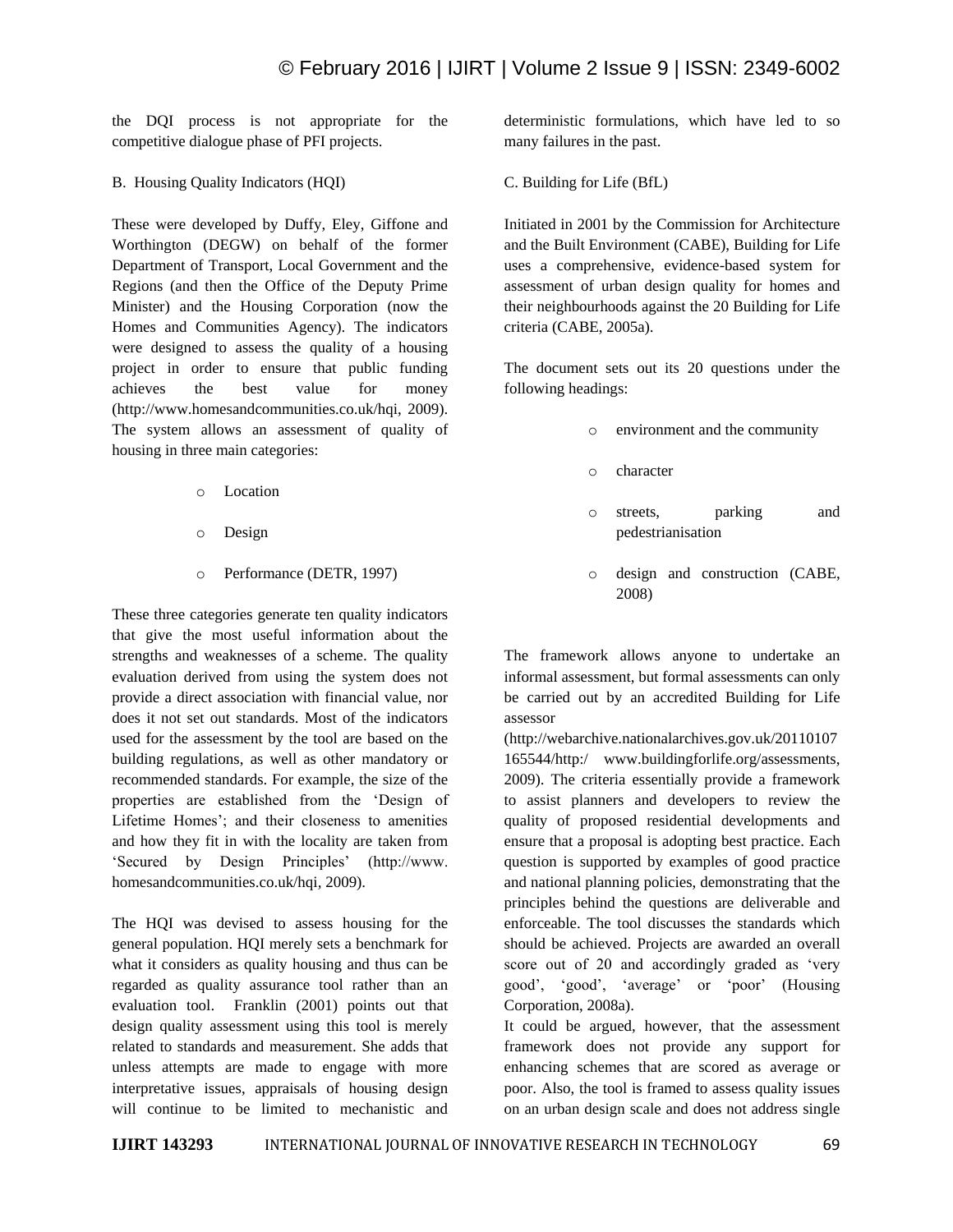buildings (CABE, 2008). In addition, it is aimed at assessing the quality of a finished product and is not suitable for assessment for quality at the design stage (http://www.designcouncil.org.uk/

Documents/Documents/Publications/CABE/deliverin g-great-places-to-live. pdf, 2009).

D. Sheffield Care Environment Assessment Matrix (SCEAM)

This matrix was developed as part of the Design in Caring Environments (DICE) Project by the University of Sheffield. It aims to evaluate the building from the point of view of the people living in it and to aggregate a large number of building features into a set of numeric scores (Parker et al., 2004). The SCEAM matrix (Barnes et al., 2002) was devised specifically to explore the relationship between physical environment and quality of life in such a way as to facilitate building appraisal to support building audit and facilities management. The assessment is more of a performance evaluation as the matrix used is based on assessing individual building features to identify the areas of improvement (Parker et al., 2004). The matrix is fundamentally a questionnaire which evaluates the physical aspects of the building and environment against the requirements of the users. It also helps to identify the problem areas a scheme by comparing the responses given by the users against a theoretical ideal building (Torrington, 2004).

SCEAM is not suitable as the basis of an architectural design quality evaluation. Even though the assessment tool does empower users and highlights the non-performing design elements, the quality of the responses is critically dependent on resident and staff perceptions. Therefore, the matrix is not as much about evaluating and developing designs but really about completing the questionnaire for an occupied building.

E. Building Research Establishment Environmental Assessment Method (BREEAM)

This is the most commonly used environmental assessment tool in the UK. The BREEAM rating system was launched in the UK in 1990 by the Building Research Establishment (BRE), in collaboration with private developers (http://www.breeam.org, no date). The assessment method uses a credit-based system to produce a rating of environmental performance of 'pass', 'good', 'very good', 'excellent' and 'outstanding' . The system helps to apply environmental criteria against which building performance can be checked. Some have argued that the scoring process is not suitable and suggested that the assessment certificate should reflect both the score and the rating (Starrs, 2010).

The BRE has now introduced a number of more specialised assessment methods, including BREEAM for schools, industrial buildings, warehousing and retail buildings. They also offer a 'bespoke BREEAM' for developments that do not fit into any other category, such as mixed-use developments. In addition, a 'sustainability checklist' for larger developments has been devised that is intended to be used by developers and local authorities (Brownhill and Rao, 2002). As this is an exclusively environmental tool, it does not cover the range of issues required for a comprehensive design quality evaluation.

F. Post-occupancy Review of Buildings and their Engineering (PROBE)

This review was launched in 2002 to survey and assess technical and energy performance and social aspects (such as comfort, satisfaction, productivity, perceived environment control, lighting, noise and light) (BRI, 2001) in a comprehensive, systematic and affordable way. The PROBE system uses a questionnaire for end users which include technical performance and energy performance indicators. As the name suggests, the review takes place after construction and not during the design process (Castro-Lacouture and Ramkrishnan, 2008).

G. Leadership in Energy and Environmental Design (LEED)

LEED was developed by the US Green Building Council for the UK Department of Energy in 1998 (Lee and Burnett, 2008). It is perhaps the most recognised environmental building assessment method with registered projects in 24 different countries. It assesses the sustainability of the building and awards one of the four different ratings: Certified, Silver, Gold and Platinum. The tool is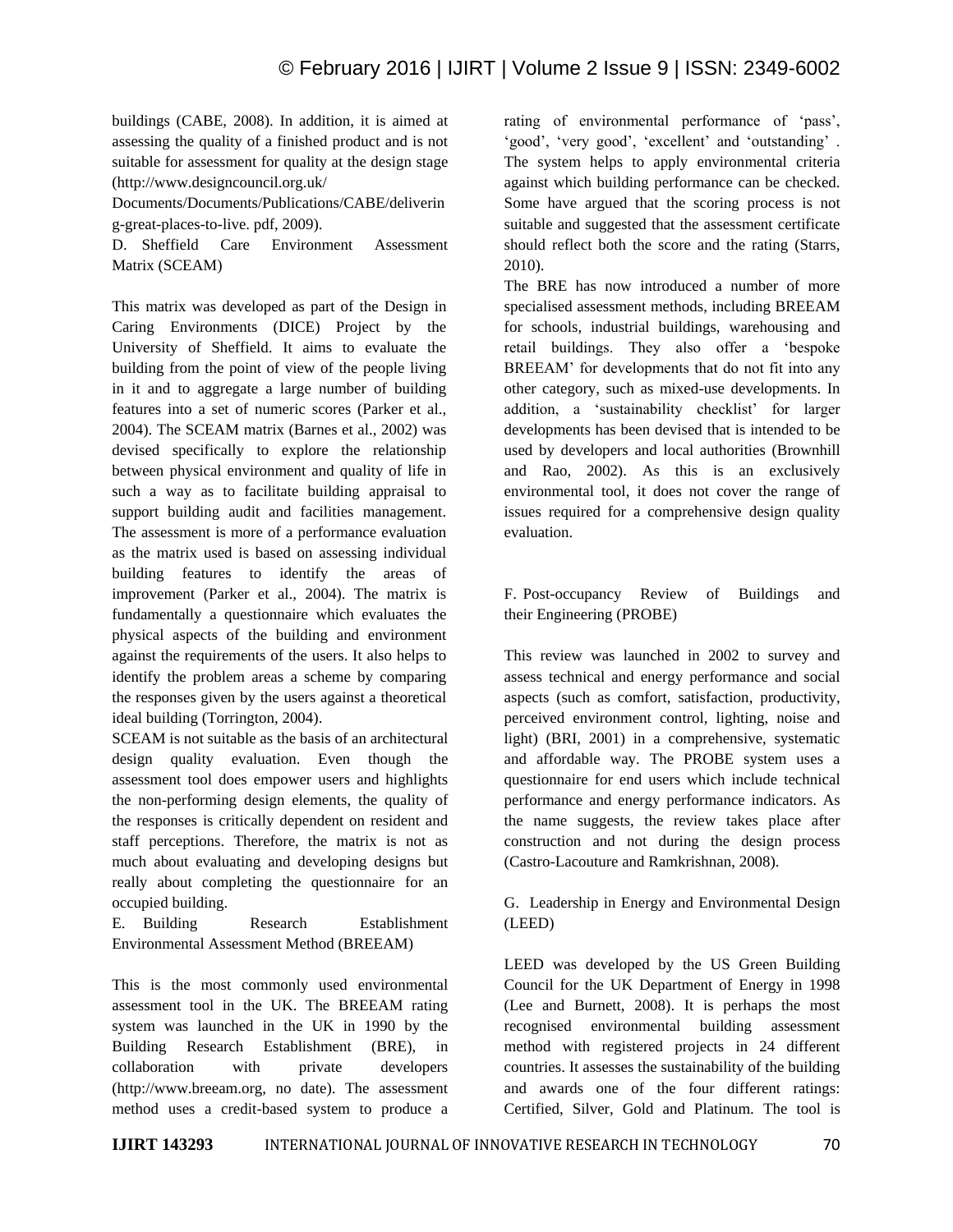designed to be used throughout the design and construction phase, with a certificate awarded on building completion (Saunders, 2008). It is limited to energy and environmental aspects.

H. Green Rating for Integrated Habitat Assessment (GRIHA)

With an overall objective to reduce resource consumption, reduce greenhouse gas emissions and enhance the use of renewable and recycled resources by the building sector, TERI and the Ministry of New and Renewable Energy, Government of India, developed India's own rating system known as Green Rating for Integrated Habitat Assessment (GRIHA). This tool, by its qualitative and quantitative

assessment criteria, is able to 'rate' a building on the degree of its 'greenness'. This evaluation system uses a three-tier process. The rating system, based on accepted energy and environmental principles, seeks to strike a balance between the established practices and emerging concepts, both national and international. GRIHA rating system consists of 34 criteria categorised in four different sections. These are – (1) Site selection and site planning,  $(2)$ Conservation and efficient utilization of resources, (3) Building operation and maintenance, and (4) Innovation. In a similar manner to BREEAM and LEED, it is limited to energy and environmental aspects.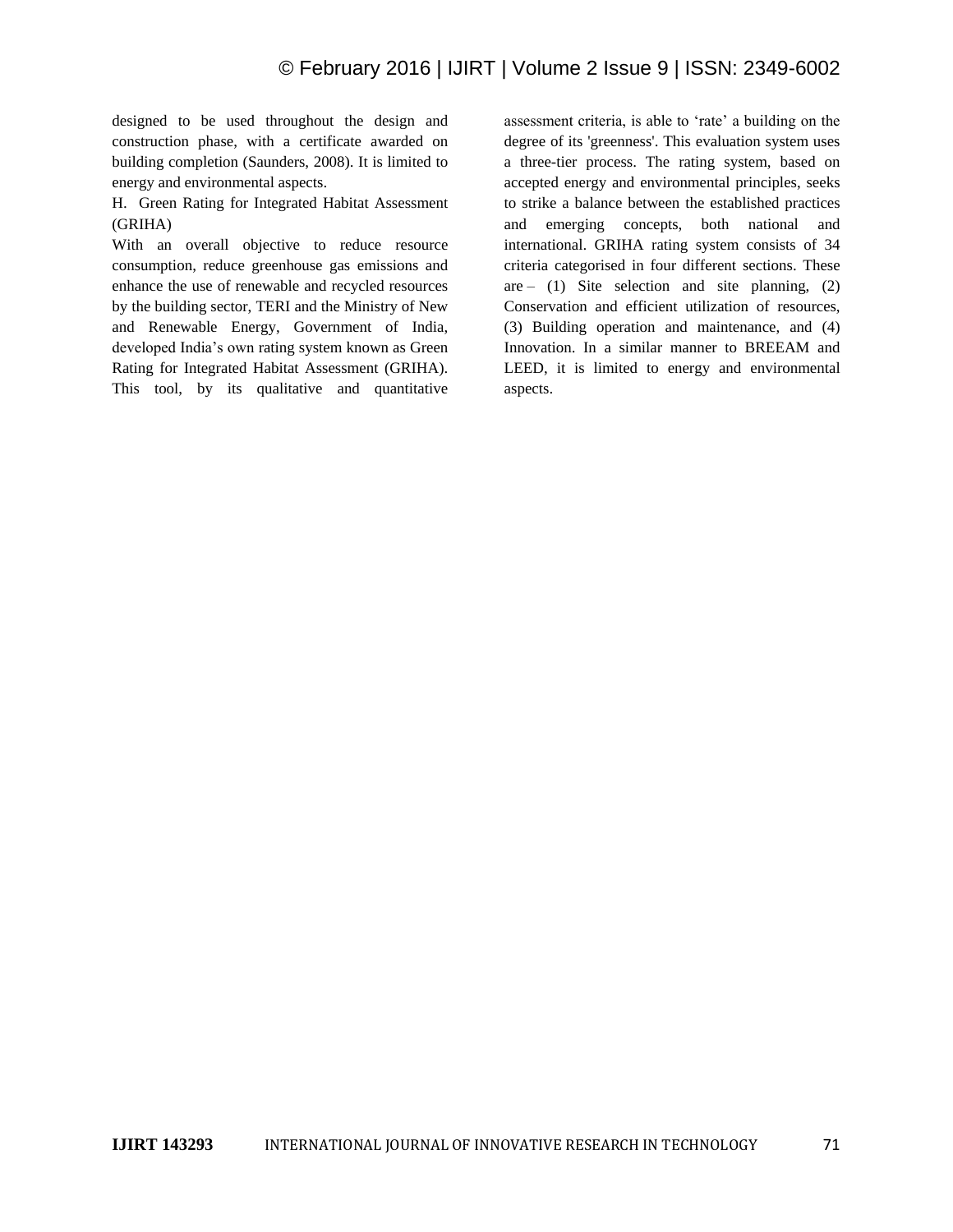### © February 2016 | IJIRT | Volume 2 Issue 9 | ISSN: 2349-6002

A summary of all the tools is shown in Table 1**.**

|                  | <b>DQI</b>                                                                                                                                    | HQI            | <b>BfL</b>                                                                                                                  | <b>SCEAM</b>          | <b>PROBE</b>    | <b>BREEAM</b>   | <b>LEED</b>     | <b>GRIHA</b>       |
|------------------|-----------------------------------------------------------------------------------------------------------------------------------------------|----------------|-----------------------------------------------------------------------------------------------------------------------------|-----------------------|-----------------|-----------------|-----------------|--------------------|
| 1)Developed      | Construction                                                                                                                                  | DEGW on        | CABE<br>in<br>association                                                                                                   | <b>DICE</b> Project   | Research        | <b>Building</b> | Developed by    | <b>TERI</b><br>and |
| by               | Industry                                                                                                                                      | behalf of      | with the Home builders                                                                                                      | by University         | project         | Research        | <b>US</b>       | the Ministry       |
|                  | Council (CIC)                                                                                                                                 | former         | Federation,<br>the civic                                                                                                    | of Sheffield          | 1995-2002,      | Establishment   | Green           | of New and         |
|                  |                                                                                                                                               | Department     | Trust and design for                                                                                                        |                       | Funded by       | (BRE)           | <b>Building</b> | Renewable          |
|                  |                                                                                                                                               | of Transport,  | Homes                                                                                                                       |                       | <b>Building</b> |                 | Council<br>for  | Energy             |
|                  |                                                                                                                                               | Local          |                                                                                                                             |                       | Services        |                 | UK              |                    |
|                  |                                                                                                                                               | Government     |                                                                                                                             |                       | Journal         |                 | Department      |                    |
|                  |                                                                                                                                               | and the        |                                                                                                                             |                       | and DETR        |                 | of              |                    |
|                  |                                                                                                                                               | Regions and    |                                                                                                                             |                       |                 |                 | Energy          |                    |
|                  |                                                                                                                                               | the Housing    |                                                                                                                             |                       |                 |                 |                 |                    |
|                  |                                                                                                                                               | Corporation    |                                                                                                                             |                       |                 |                 |                 |                    |
|                  |                                                                                                                                               |                | DQI, HQI, BfL, BREEAM, LEED and GRIHA are the evaluation tools developed by government agencies whereas SCEAM and PROBE are |                       |                 |                 |                 |                    |
|                  |                                                                                                                                               |                | the evaluation tools developed for a research project.                                                                      |                       |                 |                 |                 |                    |
|                  | The intention behind the development of tools is to get ideas from the stakeholders, especially from users, for the assessment of quality.    |                |                                                                                                                             |                       |                 |                 |                 |                    |
|                  | Getting stakeholders ideas is necessary to achieve information regarding quality enhancement, however transferring those information to       |                |                                                                                                                             |                       |                 |                 |                 |                    |
|                  |                                                                                                                                               |                | design process as knowledge for design teams can be underlined as missing part of the tools.                                |                       |                 |                 |                 |                    |
| 2) When was      | Launched as                                                                                                                                   | In 1998 a      | Founded in 2001 and                                                                                                         | <b>Started August</b> | Research        | First           | Launched in     | Launched in        |
| the tool         | an online                                                                                                                                     | workable set   | last updated in 2008                                                                                                        | 1999:                 | project         | launched in     | 1998            | 2007               |
| developed        | toolkit in                                                                                                                                    | of indicators  |                                                                                                                             | completed             | 1995-2002       | 1990            |                 |                    |
|                  | 2003                                                                                                                                          | were           |                                                                                                                             | March                 |                 |                 |                 |                    |
|                  |                                                                                                                                               | developed.     |                                                                                                                             | 2003                  |                 |                 |                 |                    |
|                  |                                                                                                                                               | The tool was   |                                                                                                                             |                       |                 |                 |                 |                    |
|                  |                                                                                                                                               | edited in      |                                                                                                                             |                       |                 |                 |                 |                    |
|                  |                                                                                                                                               | 2008 and re-   |                                                                                                                             |                       |                 |                 |                 |                    |
|                  |                                                                                                                                               | edited in      |                                                                                                                             |                       |                 |                 |                 |                    |
|                  |                                                                                                                                               | 2010           |                                                                                                                             |                       |                 |                 |                 |                    |
|                  | The evaluation of energy and environmental aspects of buildings started taking shape during 1990's, but the evaluation of design and planning |                |                                                                                                                             |                       |                 |                 |                 |                    |
|                  | aspects gained momentum in 2000's                                                                                                             |                |                                                                                                                             |                       |                 |                 |                 |                    |
| 3)<br>Type<br>of | Specifically                                                                                                                                  | Housing        | Specifically initiated for                                                                                                  | Extra<br>care         | All types of    | All types of    | All types of    | All types of       |
| building         | Educational                                                                                                                                   | <b>Schemes</b> | housing projects.                                                                                                           | housing               | buildings       | buildings       | buildings       | buildings          |
|                  | Buildings, but                                                                                                                                | focussing      |                                                                                                                             |                       | (residential    | (residential to | (residential to | (residential       |
|                  | can be used                                                                                                                                   | upon           |                                                                                                                             |                       | to              | commercial)     | commercial)     | to                 |
|                  | for<br>all                                                                                                                                    | affordable     |                                                                                                                             |                       | commercial)     |                 |                 | commercial)        |

Table 1: Summary and critique of existing design quality evaluation tools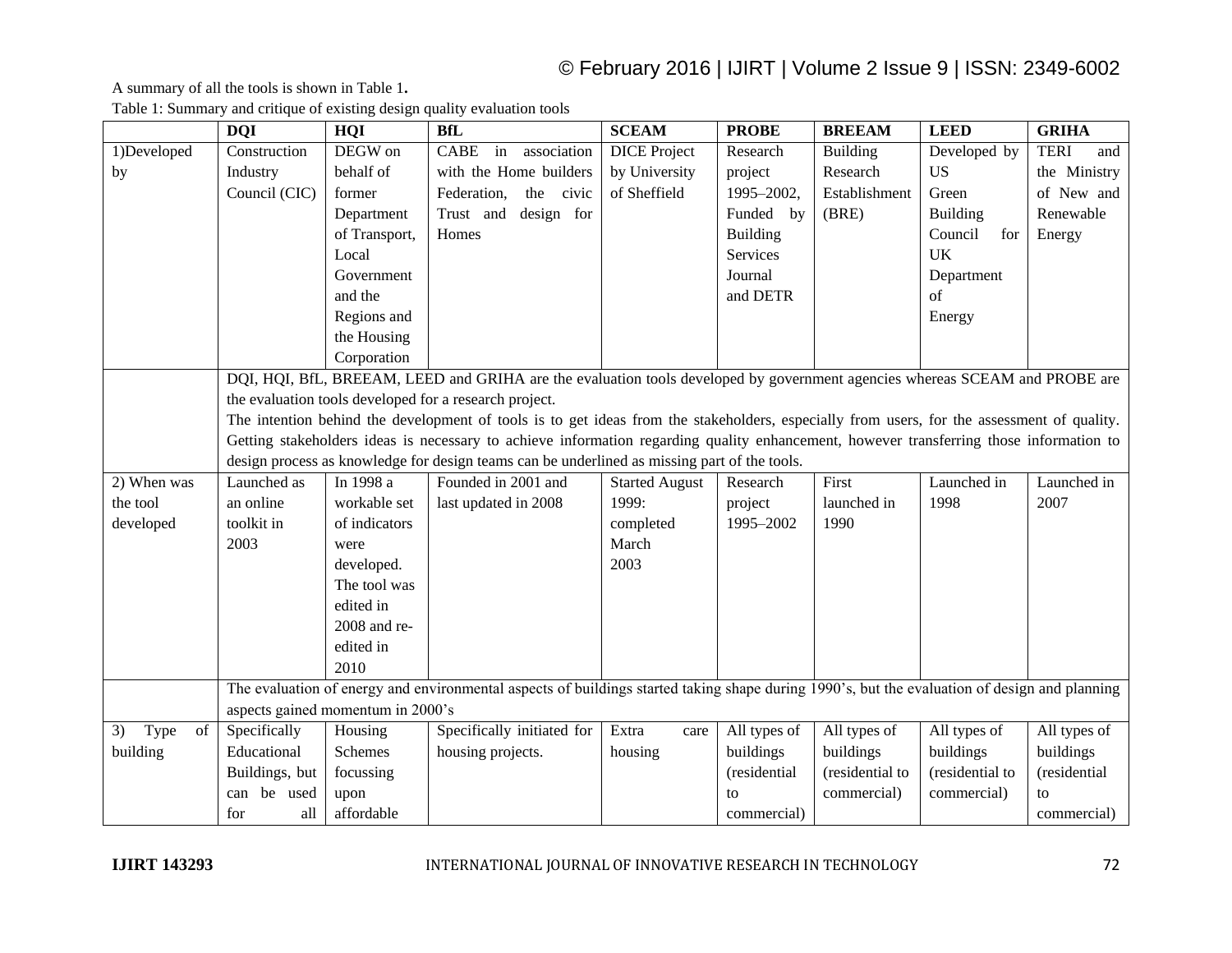### © February 2016 | IJIRT | Volume 2 Issue 9 | ISSN: 2349-6002

|               | building type                                                                                                                   | housing.      |                                                                                                                                    |                 |               |                 |               |                 |  |
|---------------|---------------------------------------------------------------------------------------------------------------------------------|---------------|------------------------------------------------------------------------------------------------------------------------------------|-----------------|---------------|-----------------|---------------|-----------------|--|
|               | HQI, BfL and SCEAM are used exclusively for housing, whereas, DQI, PROBE, BREEAM, LEED and GRIHA can be used for a wide variety |               |                                                                                                                                    |                 |               |                 |               |                 |  |
|               | of buildings                                                                                                                    |               |                                                                                                                                    |                 |               |                 |               |                 |  |
| 4) Aim of the | Design                                                                                                                          | Assessment    | Assessment of<br>design                                                                                                            | Assessment of   | Post          | Sets the        | Green         | Green           |  |
| tool          | quality                                                                                                                         | of design and | planning<br>related<br>and                                                                                                         | design features | occupancy     | standard<br>for | building      | building        |  |
|               | assessment.                                                                                                                     | planning      | aspects                                                                                                                            | for elderly     | evaluation    | best            | certification | certification   |  |
|               |                                                                                                                                 | related       |                                                                                                                                    | person          | to improve    | practice for    | system.       | system.         |  |
|               |                                                                                                                                 | aspects       |                                                                                                                                    |                 | upon future   | sustainability  |               |                 |  |
|               |                                                                                                                                 |               |                                                                                                                                    |                 | projects.     |                 |               |                 |  |
|               |                                                                                                                                 |               | DQI, HQI, BfL and SCEAM aim to assess architectural design and planning related quality. LEED, BREEAM and GRIHA try to set the     |                 |               |                 |               |                 |  |
|               |                                                                                                                                 |               | standards for certification of green buildings, while PROBE aims to assess the performance of building after construction.         |                 |               |                 |               |                 |  |
|               |                                                                                                                                 |               |                                                                                                                                    |                 |               |                 |               |                 |  |
| Scope of the  | Achieve the                                                                                                                     | Measurement   | Measurement                                                                                                                        | Provide better  | Enhance the   | Achieve         | Accelerate    | Accelerate      |  |
| tool          | best building                                                                                                                   | and           | and assessment                                                                                                                     | physical and    | quality<br>of | Energy          | the adoption  | the adoption    |  |
|               | possible                                                                                                                        | assessment    | of potential and                                                                                                                   | psychological   | future        | efficiency      | of green      | of green        |  |
|               | based on                                                                                                                        | of potential  | existing house                                                                                                                     | environment     | projects      | and             | building      | building        |  |
|               | quality.                                                                                                                        | and           | schemes based                                                                                                                      |                 |               | sustainability  | practices     | practices       |  |
|               |                                                                                                                                 | existing      | quality                                                                                                                            |                 |               |                 |               |                 |  |
|               |                                                                                                                                 | house         |                                                                                                                                    |                 |               |                 |               |                 |  |
|               |                                                                                                                                 | schemes       |                                                                                                                                    |                 |               |                 |               |                 |  |
|               |                                                                                                                                 | based         |                                                                                                                                    |                 |               |                 |               |                 |  |
|               |                                                                                                                                 | quality       |                                                                                                                                    |                 |               |                 |               |                 |  |
|               |                                                                                                                                 |               | DQI, HQI, BfL and SCEAM assess the architectural design and planning related quality. LEED, BREEAM and GRIHA certify the buildings |                 |               |                 |               |                 |  |
|               | based on energy usage and sustainability, while PROBE assess the performance of building post construction.                     |               |                                                                                                                                    |                 |               |                 |               |                 |  |
|               |                                                                                                                                 |               |                                                                                                                                    |                 |               |                 |               |                 |  |
| 5) Main       | Functionality                                                                                                                   | Location      | Environment and the                                                                                                                | Building        | Technical     | Management      | Sustainable   | Site            |  |
| Criteria      | <b>Build Quality</b>                                                                                                            | Site          | community                                                                                                                          | features        | and energy    | Health and      | sites         | selection and   |  |
|               | Impact                                                                                                                          | Unit          | character                                                                                                                          |                 | performance   | Wellbeing       | Water         | site planning   |  |
|               |                                                                                                                                 | External      | Streets, Parking and                                                                                                               |                 | Social        | Energy          | efficiency    | Conservation    |  |
|               |                                                                                                                                 | environment   | Pedestrian movement                                                                                                                |                 | aspects       | Transport       | Energy<br>and | and efficient   |  |
|               |                                                                                                                                 |               | Design and construction                                                                                                            |                 |               | Water           | Atmosphere    | utilization of  |  |
|               |                                                                                                                                 |               |                                                                                                                                    |                 |               | Materials       | Materials and | resources       |  |
|               |                                                                                                                                 |               |                                                                                                                                    |                 |               | Landuse and     | resources     | <b>Building</b> |  |
|               |                                                                                                                                 |               |                                                                                                                                    |                 |               | ecology         | Indoor        | operation       |  |
|               |                                                                                                                                 |               |                                                                                                                                    |                 |               | Pollution       | environmental | and             |  |
|               |                                                                                                                                 |               |                                                                                                                                    |                 |               | Innovation      | qualities     | maintenance     |  |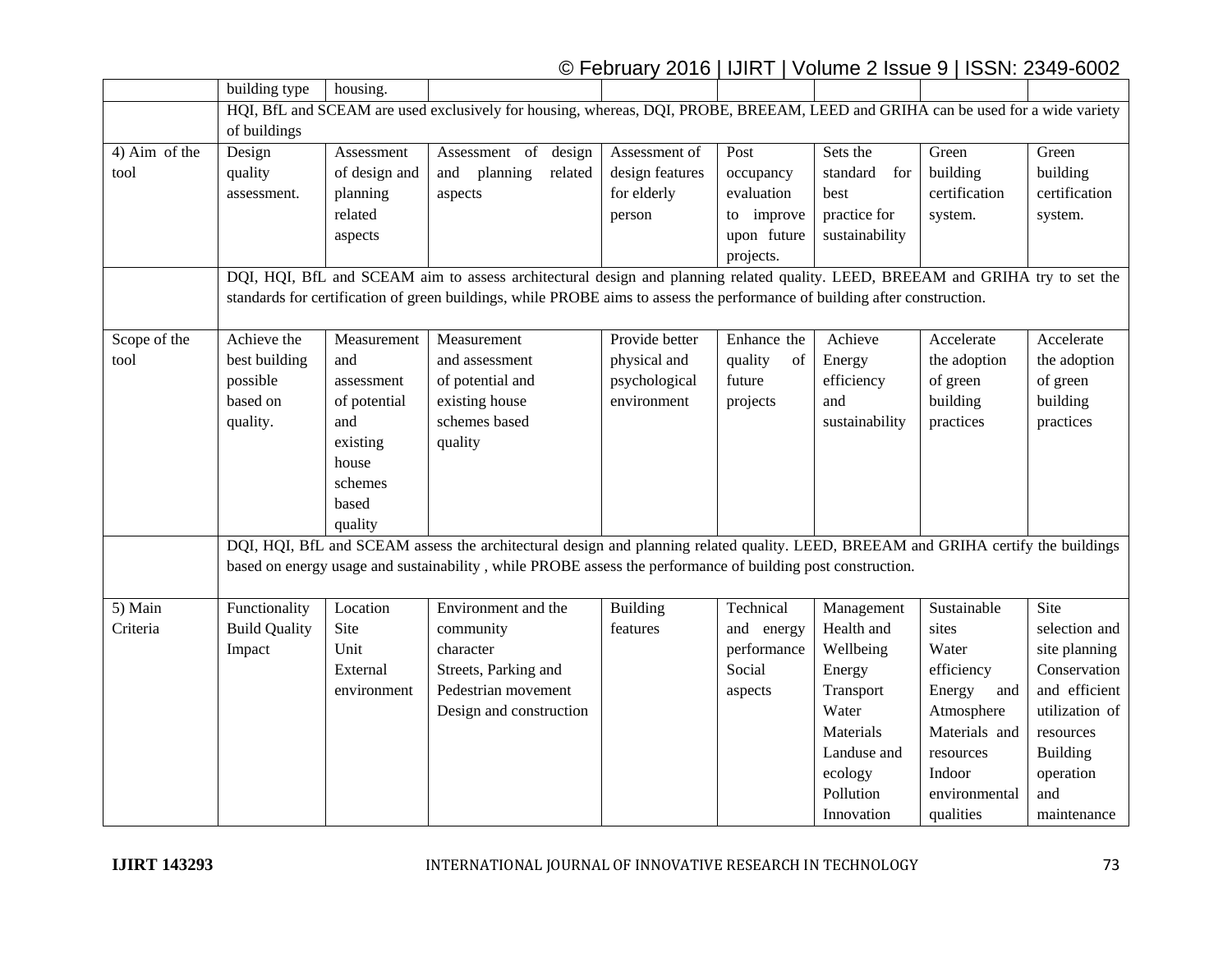## © February 2016 | IJIRT | Volume 2 Issue 9 | ISSN: 2349-6002

|               |                                                                                                                                                        |             |             |             |             |             | Location and  | Innovation |  |
|---------------|--------------------------------------------------------------------------------------------------------------------------------------------------------|-------------|-------------|-------------|-------------|-------------|---------------|------------|--|
|               |                                                                                                                                                        |             |             |             |             |             | linkages      |            |  |
|               |                                                                                                                                                        |             |             |             |             |             | Awareness     |            |  |
|               |                                                                                                                                                        |             |             |             |             |             | and Education |            |  |
|               |                                                                                                                                                        |             |             |             |             |             | Innovation in |            |  |
|               |                                                                                                                                                        |             |             |             |             |             | design        |            |  |
|               |                                                                                                                                                        |             |             |             |             |             | Regional      |            |  |
|               |                                                                                                                                                        |             |             |             |             |             | Priority      |            |  |
|               | The fundamental aspects of design quality described by Vitrivius as <i>utilitas, firmitas</i> and <i>venustas</i> has been interpreted in contemporary |             |             |             |             |             |               |            |  |
|               | framework as function, build quality and impact respectively. These were extended to include ecological approaches like sustainability, health,        |             |             |             |             |             |               |            |  |
|               | wellbeing and preserving resources for assessment of quality.                                                                                          |             |             |             |             |             |               |            |  |
| 6)Methodology | Structured                                                                                                                                             | Stand alone | Stand alone | Stand alone | Stand alone | Stand alone | Online        | Checklist  |  |
|               | workshop,                                                                                                                                              | forms       | forms       | forms       | forms       | forms       | certification |            |  |
|               | online<br>form                                                                                                                                         |             |             |             |             |             |               |            |  |
|               | and                                                                                                                                                    |             |             |             |             |             |               |            |  |
|               | questionnaires                                                                                                                                         |             |             |             |             |             |               |            |  |
|               | The tools make assessment through standalone forms or in some cases with web based online surveys/questionnaires to reflect stakeholders'              |             |             |             |             |             |               |            |  |
|               | priorities. DQI also use workshops to get individual priorities. LEED, BREEAM, GRIHA use threshold levels for assessment of quality.                   |             |             |             |             |             |               |            |  |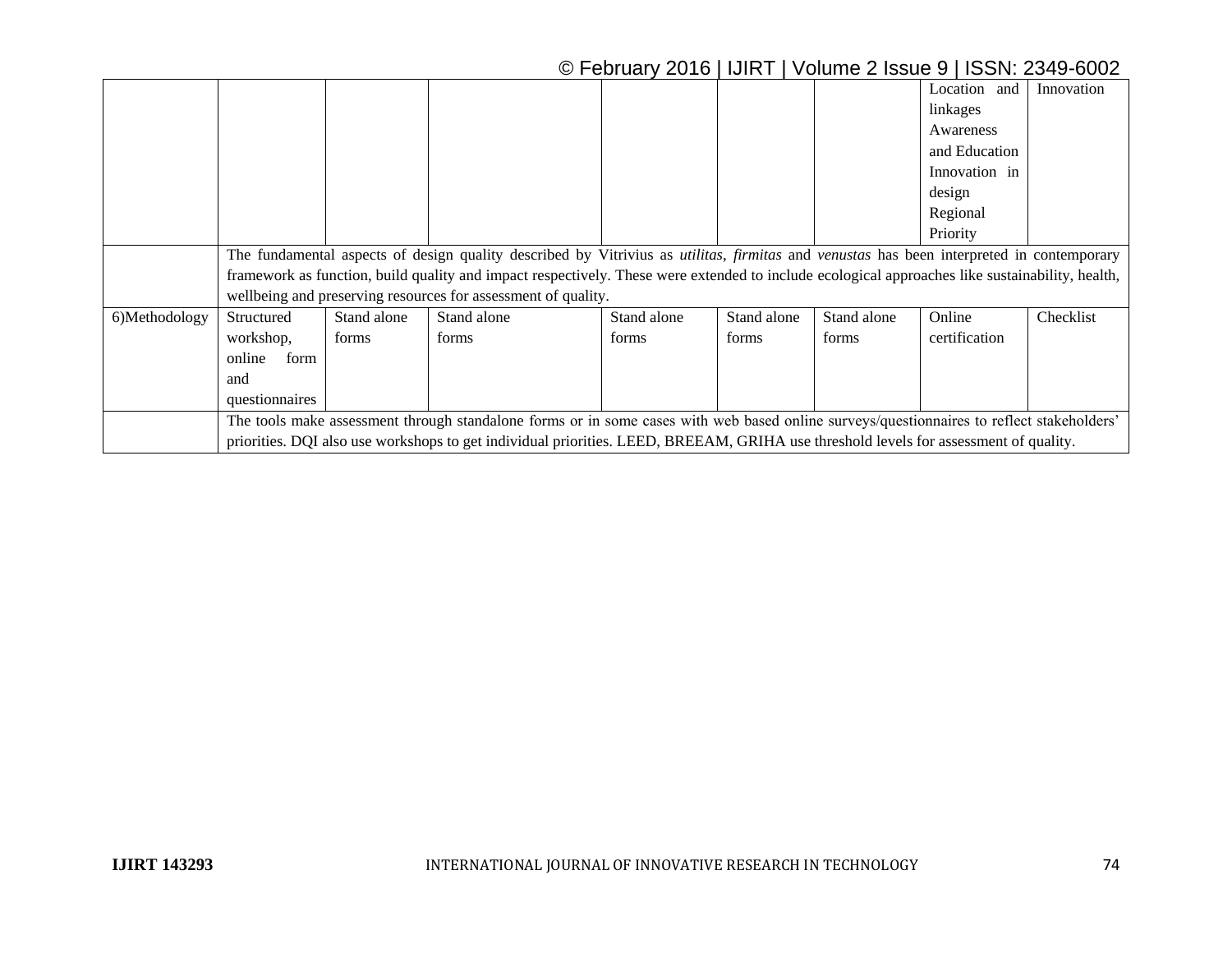#### III. CONCLUSION

Housing quality is crucial to the wellbeing of the people. Achieving quality in housing projects is a complex task as it involves participation of several stakeholders having an array of individual preferences. It is therefore required to have a flexible system for criteria selection under different building types. Absence of universally accepted process makes the task of evaluation of housing quality a difficult proposition. The evaluator needs to establish the objectives of evaluation that can serve as a basis for identifying the indicators for establishing housing quality. Assessment tools must put out not only assessment scores but must also provide methodologies about transferring the data to be used as knowledge within the design process by design teams.

#### REFERENCES

- [1]. Barnes, S. and Design in Caring Environments Study Group, 'The design of caring environments and the quality of life of older people', Ageing and Society, 22(6), pp. 775–789. 2002.
- [2]. Brownhill, D. and Rao, S., *A Sustainability Checklist for Developments: A Common Framework for Developers and Local Authorities*. Watford: BRE. 2002.
- [3]. Building Research and Information (BRI) '*Special issue on Post-occupancy Evaluation*', *Building Research and Information*', 29 (2), 2001, pp. 158-163.
- [4]. CABE (2005a) *Evaluating housing proposals step by step.* [Online]. Available at: http://webarchive.nationalarchives.gov.uk/2 0110107165544/http://www.buildingforlife. org /publications/evaluating-housingproposals
- [5]. CABE (2008) *Delivering great places to live: 20 questions you need to answer.*  [Online]. Available at: http://webarchive.nationalarchives.gov.

uk/20110107165544/http://www .buildingforlife.org/publications

- [6]. Castro-Lacouture, D. and Ramkrishnan, K. 'Fuzzy logic methods for measuring building quality', *Journal of Quality*, 15(2), 2008, pp. 117–129.
- [7]. Construction Industry Council (CIC) 2010. *Design Quality Indicators for schools*. [Online]. Available at: www.cic.org.uk/services/ DQIforSchoolsresearchpublication.pdf
- [8]. Egan, J., *Rethinking Construction, The Report of the Construction Task Force*. London: Department of Trade and Industry*.* 1998.
- [9]. Eley, J., 'Design Quality in Buildings', *Building Research and Information*, 32(3), 2004, pp. 255-260.
- [10]. Franklin B J,*Discourses of Design: Perspectives on the Meaning of Housing Quality and 'Good' Housing Design,*  Housing, Theory and Society 18: 2001, pp. 79-92.
- [11]. Gann, D.M., Salter A.J., Whyte J.K., *Design Quality Indicator As a Tool For Thinking*, Building Research & Information 31(5), 2003, pp. 318–333.
- [12]. Giddings, B. and Holness, A., 'Quality Assessment of Architectural Design and the Use of Design Award Schemes', *Environments by Design*, 1(1), 1996, pp. 53- 68.
- [13]. Housing Corporation *Achieving Building for Life.* London: Housing Corporation. 2008a
- [14]. Lee, W. L. and Burnett, J., 'Benchmarking energy use assessment of HK-BEAm, BREEAM and LEED', *Building and Environment,* 43(11), 2008, pp. 1882–1891.